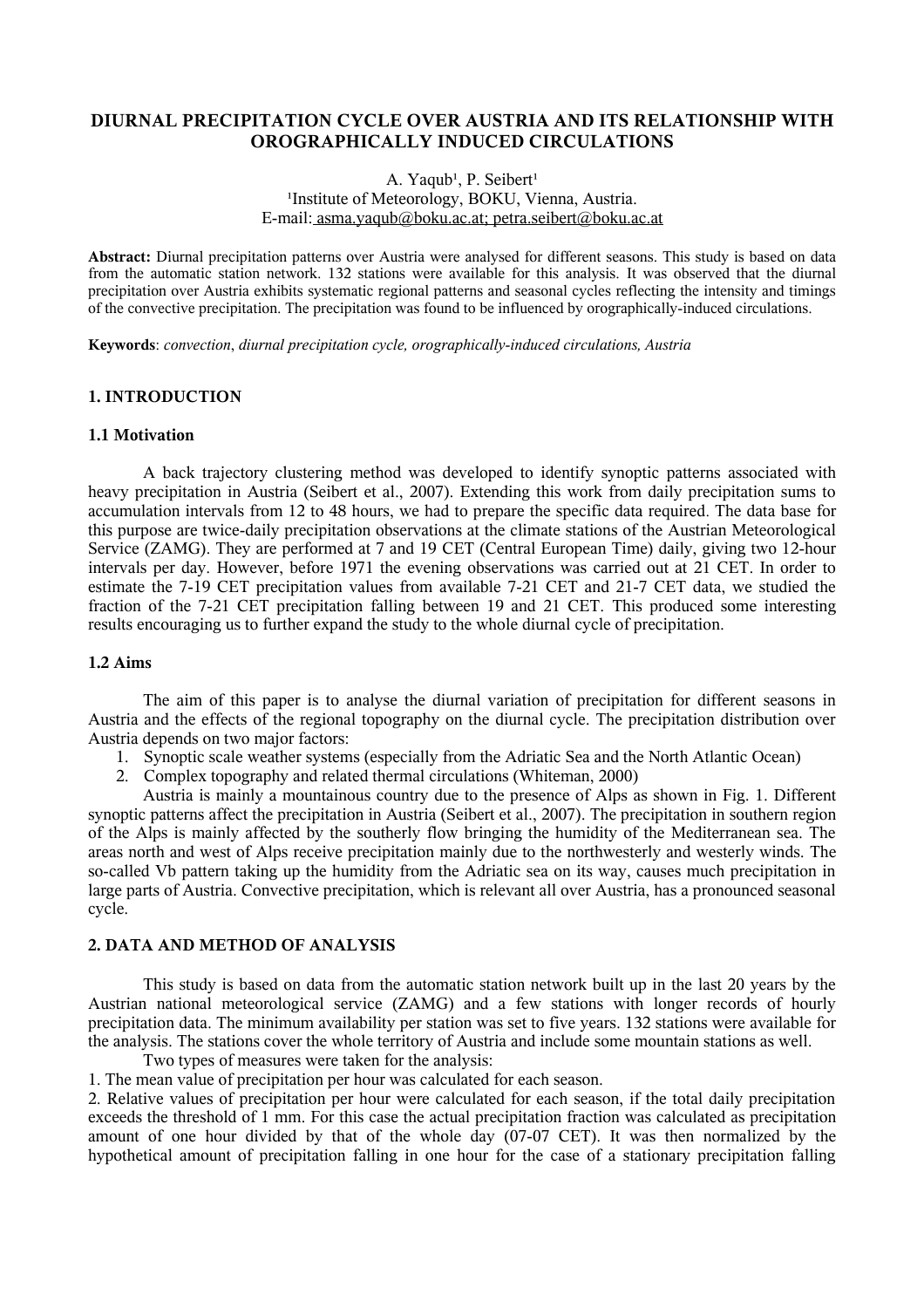throughout the day. This means that the actual precipitation fraction was divided by (1/24) and then multiplied by 100 to give percent.

These calculations were done for mean of all the stations in Austria and also for some selected stations in different regions. As the stations chosen are not uniformly distributed across Austria, it is expected that the results may show a certain bias towards the regions having more stations.

# **3. RESULTS**

#### **3.1 Mean over Austria**

The mean hourly precipitation exhibits characteristic seasonal variations. Figures 3a and 3b depict the average and normalized precipitation for each hour of the day for the average of all stations in Austria. As expected, the winter season is relatively dry and summer is associated with the highest precipitation. The diurnal amplitude of precipitation has its maximum in summer and almost vanishes in winter. Due to the influence of the sub-tropical high in summer, weak pressure gradients prevail and high amount of solar radiation are received making the summer season ideal for late afternoon convective showers and thunderstorms, hence the high summer amplitude. The amplitude is much less in spring due to the higher amounts of cloud cover. The autumn and spring amplitudes of the relative values lie close together (Fig 3b). A secondary maximum is observed in early morning in all seasons, most prominent in winter, for which we do not have an explanation yet.

In summer, the highest values of precipitation occurs between 16-19 CET corresponding to the normal diurnal cycle of convection. The precipitation maximum occurs later in spring (18-21 CET) than in autumn (17-19 CET) because of the longer duration of the day in spring.

# **3.2 Regional Characteristics**

The station Litschau (Fig. 4) is located in northern Austria at 560 m asl in hilly terrain, far apart from the Alps. The amplitude and phase of the diurnal cycle of precipitation in this case thus reflect the diurnal cycle of convection not modified by thermal circulations as found in mountain areas. In summer the amplitude is largest and the maximum occurs around 19 CET. The amplitudes are similar in spring and autumn.

Warth (Fig. 5) is located in Vorarlberg near the Lech river at a height of 1475 m asl. The precipitation amplitudes (summer amplitude 0.7 mm/h) are higher in all seasons than the averaged precipitation over Austria (Fig. 3), due to the orographic effects (convergence of the thermal circulations over the mountains). The summer maximum occurs in the early evening (17-19 CET), whereas the spring (19-21 CET) and autumn (18-21 CET) maxima occur later. This could be attributed to the stronger intensity of the thermal circulation in these seasons.

St. Veit im Pongau (Fig. 6) is located in the Central Alps at a height of 750 m asl. This station behaves similar to Warth. Due to the thermal circulations, the precipitation amplitudes (summer amplitude 0.6 mm/h) for all seasons are higher than the amplitude of averaged precipitation over Austria. The summer maximum occurs in the early evening (18-20 CET), whereas the spring (18-20 CET) and autumn (19-21 CET) maxima occur later. The summer maximum is broader and later than at Warth. This may have to do with the location in the Central Alps and the longer reaction time of the wind system in the large Pongau-Pinzgau valley.

The station Eisenkappel (Fig. 7) is located in the Southern Alps at 623 m asl. The higher amplitudes of the precipitation can be attributed to the thermal circulations in the mountains. A shift in the phase to earlier hours, as compared to the other Alpine stations, in the evening appears in summer (16-17 CET) and spring (15-16 CET) for this site. This is due to its location in small detached mountain range (see Fig. 1) where the valley wind circulation reacts more quickly then in the larger Alpine valleys and thus shift the maximum to earlier times.

The very late occurrence of the precipitation maximum in autumn (20-23 CET) is striking. As it occurs mainly in autumn, it is obviously linked to southerly air flows advecting moist and unstable air masses from the Adriatic Sea. This pattern is responsible for heavy precipitation events in this region (Seibert et al., 2007). It seems that under such conditions the convective activity can extend long into the night.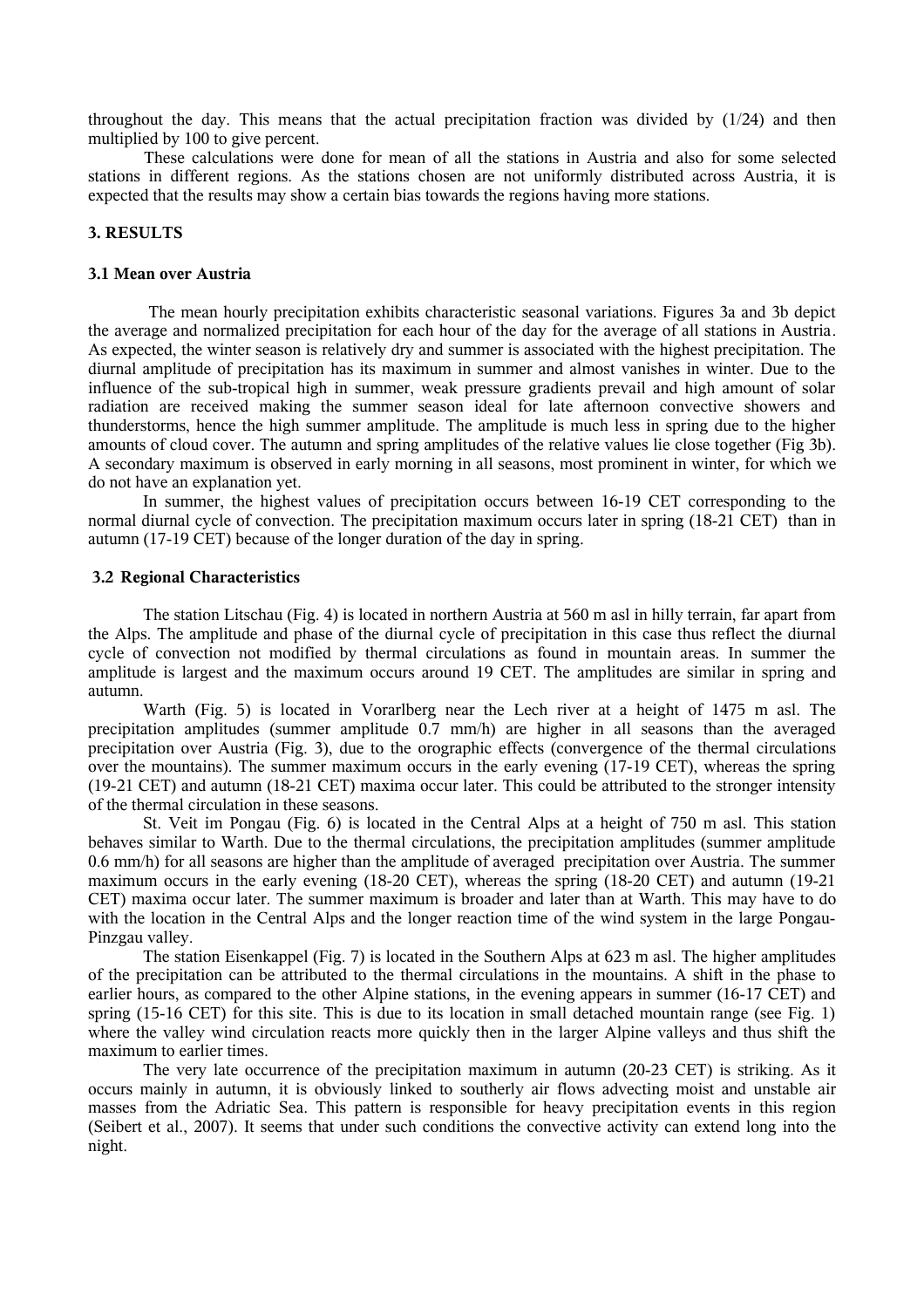# **4. CONCLUSIONS**

The diurnal precipitation cycle averaged over Austria mainly reflects the diurnal convective cycle. The maximum amplitude lies in summer. The spring and autumn curves are similar, whereas in winter there is almost no diurnal precipitation cycle. The higher amplitude of precipitation at stations inside the Alps reflects the modifications of precipitation through convergence of thermal circulations.

The stations located within the Alps, e. g., St. Veit im Pongau and Warth, have higher amplitudes of the diurnal cycle of precipitation compared to the ones located away from the influence of Alps, e. g., Litschau. The maximum at the Alpine stations is broader and higher because of the influence of the thermal circulations. At Eisenkappel, we found indications of the faster reaction of the thermal wind system in a smaller mountain range. In autumn, convection continues late into the night probably due to the advection of moist and unstable Adriatic air masses in this location in the southern Alps.

The next step will be to identify regions with similar diurnal precipitation patterns, for which cluster analysis will be applied. Also the precipitation curves of the stations will have to be smoothed out, considering the different lengths of observation series.

#### *Acknowledgements*

*This work is financially supported by the Austrian Academy of Sciences, Global Change research programme, and* through a scholarship of the first author by the Higher Education Commission of Pakistan. Meteorological data were *kindly made available by ZAMG.*

## **REFERENCES**

Seibert, P., A. Frank, and H. [Formayer](http://dx.doi.org/10.1007/s00704-006-0198-8) (2007): Synoptic and regional patterns of heavy precipitation in Austria. *Theor. Appl. Climatol.*, **87** (1-4), 139-153, DOI 10.1007/s00704-006-0198-8.

Whiteman, D. C. (2000): Mountain meteorology. Oxford University Press.



**Figure 1:** Topography of Austria



**Figure 3a:** Average precipitation per hour (mm/h) for different seasons.



**Figure 2:** Weather stations used. The stations discussed in detail are highlighted in blue: Warth (Wa), St. Veit im Pongua (St. SP), Eisenkappel (Eis) and Litschau (Li)



**Figure 3b:** Normalized precipitation per hour (%) for different seasons, as defined in the text (Section 2).